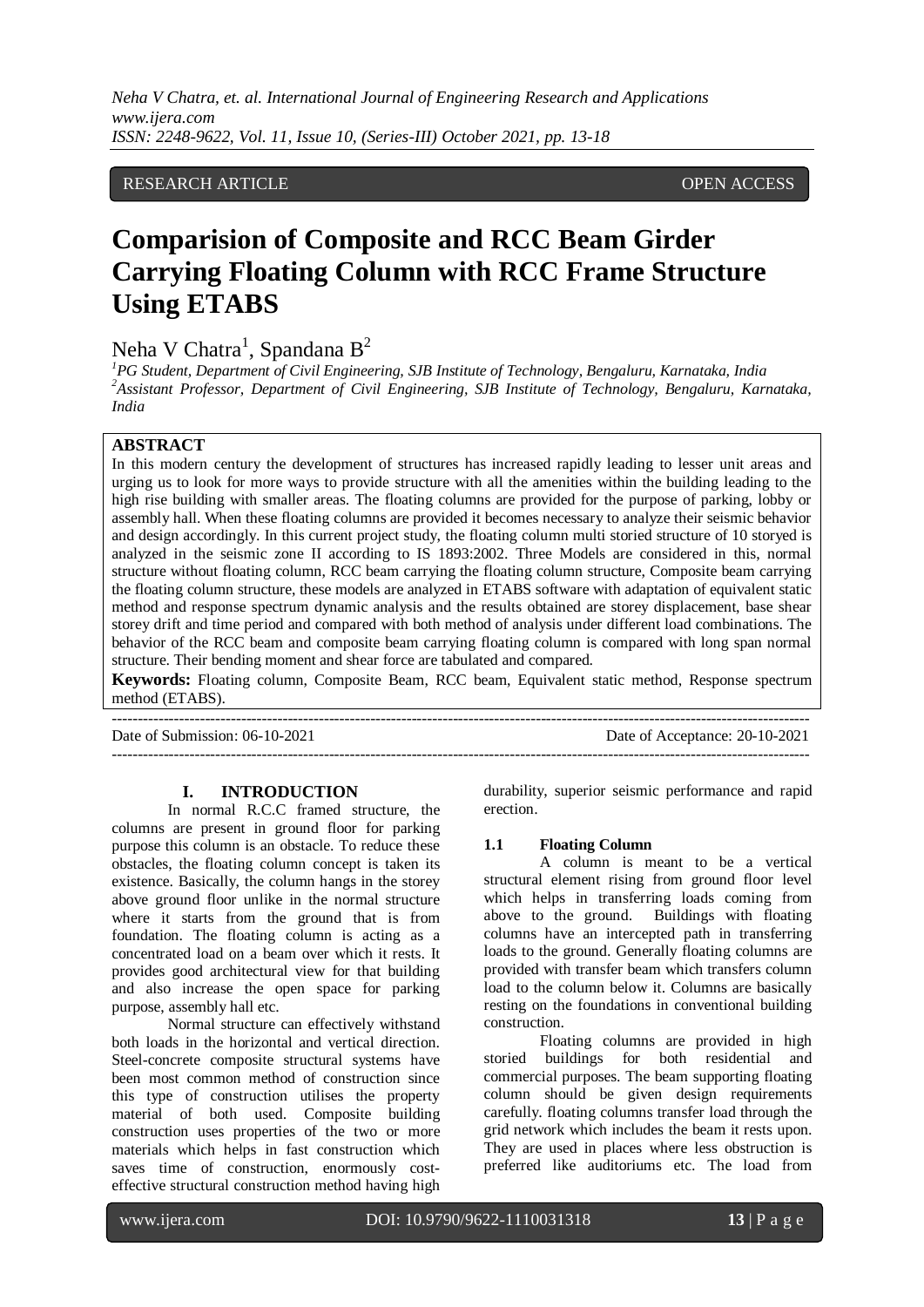column acts as point load on beam and column is considered to be pinned on analysing.



**Figure 1.1** Floating column structure

#### **1.2 Composite Beam**

Composite materials are basically the combination of two or more materials so that the composite structural system can perform better with the inherent material properties. By their fundamental behaviour, these components give the essential attributes of strength, stiffness and stability to the overall system. Composite beams use two or more materials which will be concrete and steel generally. Conventional composite beam which uses steel and concrete are usually laid with steel angle section for beam and a deck concrete slab is placed upon it. This usually causes the slip between steel beam and concrete slab since there is no connection between them, when shear dia connectors are used in connecting steel beam to the concrete the slip is avoided and the steel beam and concrete behaves as a composite beam.



**Figure 1.2** Types of composite section

#### **II. LITERATURE REVIEW**

**Meghana B.S et al. (2016)** studied the on the Effect of floating column for a composite multistoried building subjected to lateral load. In this paper they have considered composite (steelconcrete) structure with fluctuating column in various parts in their building plan, they considered various floor heights of storey with 3 storied, 10 storied and 15 storied building. Equivalent static method is used, and analysis is carried out using ETABS software. Parameters like displacement, storey displacement, storey drift, shear force and bending moment are obtained and then by comparing the values conclusions are drawn. The analysis is carried out in high prone seismic zone area and low prone seismic zone.

Parveen Hamza et al. (2020) studied "Seismic performance & structural stability analysis of floating column building". They analysed a G+9 storied building with external floating columns statically and dynamically for earthquake zones IV and V. A 10-storey building where floating column is provided at alternate floor levels such as in ground storey, second storey, fourth storey, sixth storey and eighth storey and without floating column is also considered. They concluded that Maximum storey drift and storey displacement is more in floating column carrying building compared to normal structure and the location of floating column has significant impact, and the chances of failure in floating column building is more.

**Varghese Basil Alexander et al. (2019)** studied on the Effect of Lateral Force on Different Types of Composite Building Frame Systems. They analysed three composite structure with composite deck, composite beam comprising of steel column, concrete encased square and circular column. In Model 1, Composite Deck Slab, Composite Beam, and Steel Column. In Model 2, Composite Deck Slab, Composite Beam, and Concrete Filled Steel Encased Circular Column and In Model 3, Composite Deck Slab, Composite Beam, and Concrete Encased Square Steel Column. They gave conclusion that there was a decrease in horizontal deformation of 27% and 6% in circular and square respectively. And the axial resistance ratio for the columns with different profile ranges between 0.92 and 0.95 also the cost is higher for the steel structure with square and circular encased column than the steel column.

**M.C.Arun Prasad et al. (2016)** studied on the investigation of RCC and composite multistorey building. They analysed G+9 multi storey building using ETABS-2016 under Seismic Zone 3 and 4. Three different models were made. All the models are analysed using equivalent static method. The parameters such as Joint Displacement, Storey Drift, and Storey Shear are analysed. They concluded that Joint Displacement is on the higher side for the Steel-Concrete Composite Structure but within the Permissible limit. Storey Drift is lower for the RCC structure than the Steel-Concrete Storey shear is minimum for the steel-concrete composite structure because of its lower self-weight. Seismic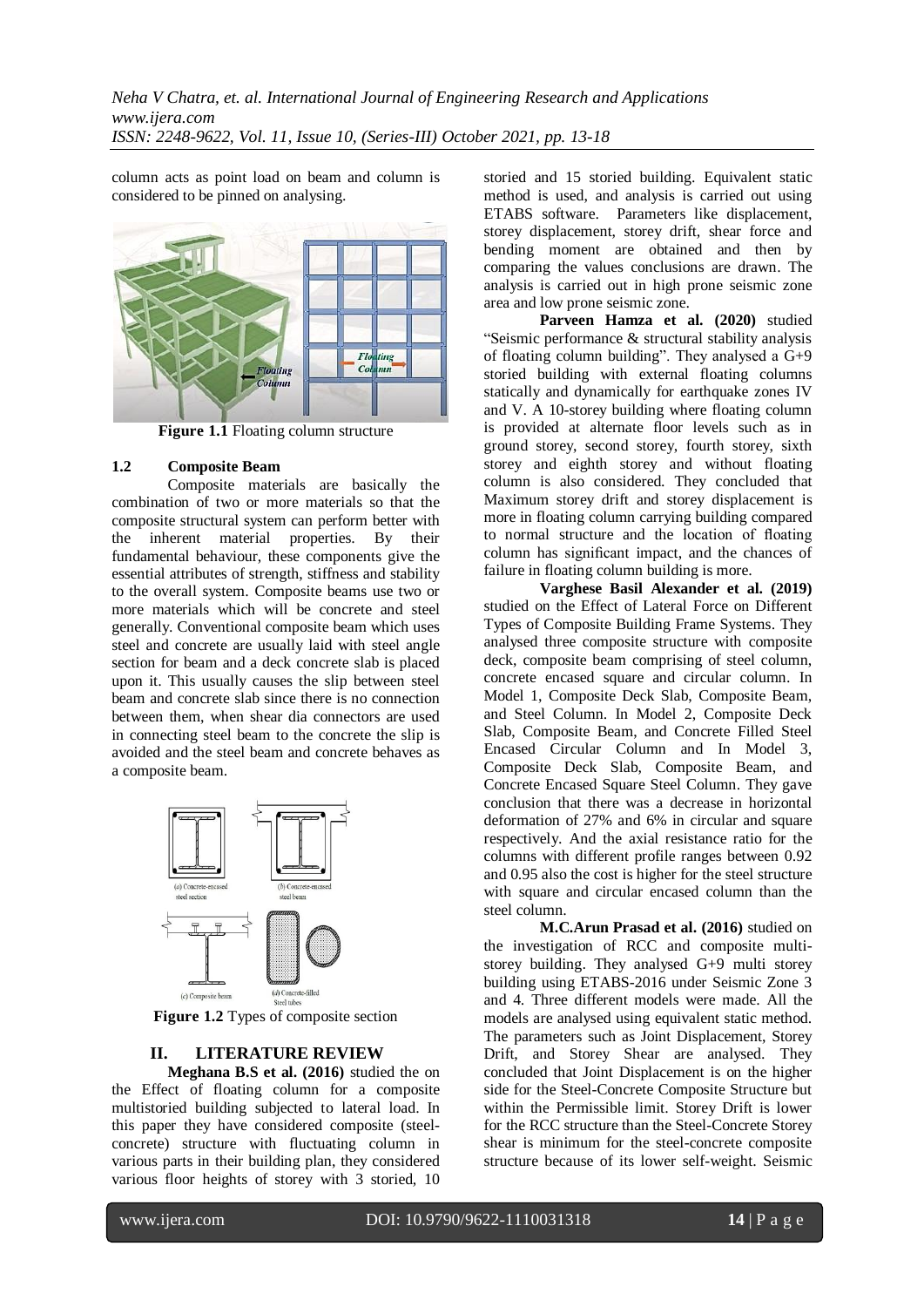*Neha V Chatra, et. al. International Journal of Engineering Research and Applications www.ijera.com ISSN: 2248-9622, Vol. 11, Issue 10, (Series-III) October 2021, pp. 13-18*

zone 4 has higher of these values for joint Displacement, Storey Drifts and Storey Shear.

**Rupali Goud (2017)** studied "Study of Floating and Non-Floating Columns with and Without Earthquake". She studied building floating column and non-floating column with and without seismic load. Two building structure one with floating columns and other one without floating columns were analysed for the seismic loading. Height of the building was 16m. In model 1, 8 floating columns are provided. In model 2. same as model 1 floating columns are converted into non-floating columns. In model 3, 4 floating columns are provided. In model 4, same as model 3 but floating columns are converted into non-floating columns. She concluded that building with floating column experienced maximum displacement and storey shear and that floating column is uneconomical to that of normal building.

#### **III. OBJECTIVES**

1. Modelling of the floating column multistorey building resting on RCC girder and Composite girder.

2. To analyze the building models in etabs using both static linear analysis and dynamic linear analysis that is response spectrum method

3. To study comparison of normal long span structure with floating composite column and RCC girder and to study the storey drift, base shear, storey displacement.

#### **IV. METHODOLOGY**

In this study, Equivalent static method and Response spectrum method is used to analyze the multi-storey building having a floating column structure carried by rcc beam and composite beam along with the normal structure. The whole analysis is carried out considering the seismic zone condition of Zone II.

#### **4.1 Building Description**

A 13.7m X 17.9m of G+10 multi storey building is considered for the study. Modeling & Analysis of the modeled structure is performed on the ETABS software. Three separate models are considered with RCC frame structure which are Model 1: Normal Structure with long span. Model 2: Structure with RCC beam carrying floating column. Model 3: Structure with composite beam carrying floating column



Material and structural properties considered for analysing and designing the building using ETABS is as shown below

**Table 4.1** Structural member details

| Thickness of slab<br>150mm |                     |  |  |  |  |
|----------------------------|---------------------|--|--|--|--|
| Column size                | 300 X 600mm         |  |  |  |  |
| Beam size                  | 300 X 750mm         |  |  |  |  |
| Wall thickness             | 230 <sub>mm</sub>   |  |  |  |  |
| Composite Beam             | 300X600 mm ISMB 350 |  |  |  |  |

**Table 4.2** Seismic properties

| Seismic zone       |             |
|--------------------|-------------|
| Zone factor        | 0.1         |
| Importance factor  | 12          |
| Type of soil       | Medium soil |
| Response reduction |             |
| factor             |             |

#### **4.2 ETABS Modelling**



**Figure 4.2** Model 1 without floating column 3D in **ETABS**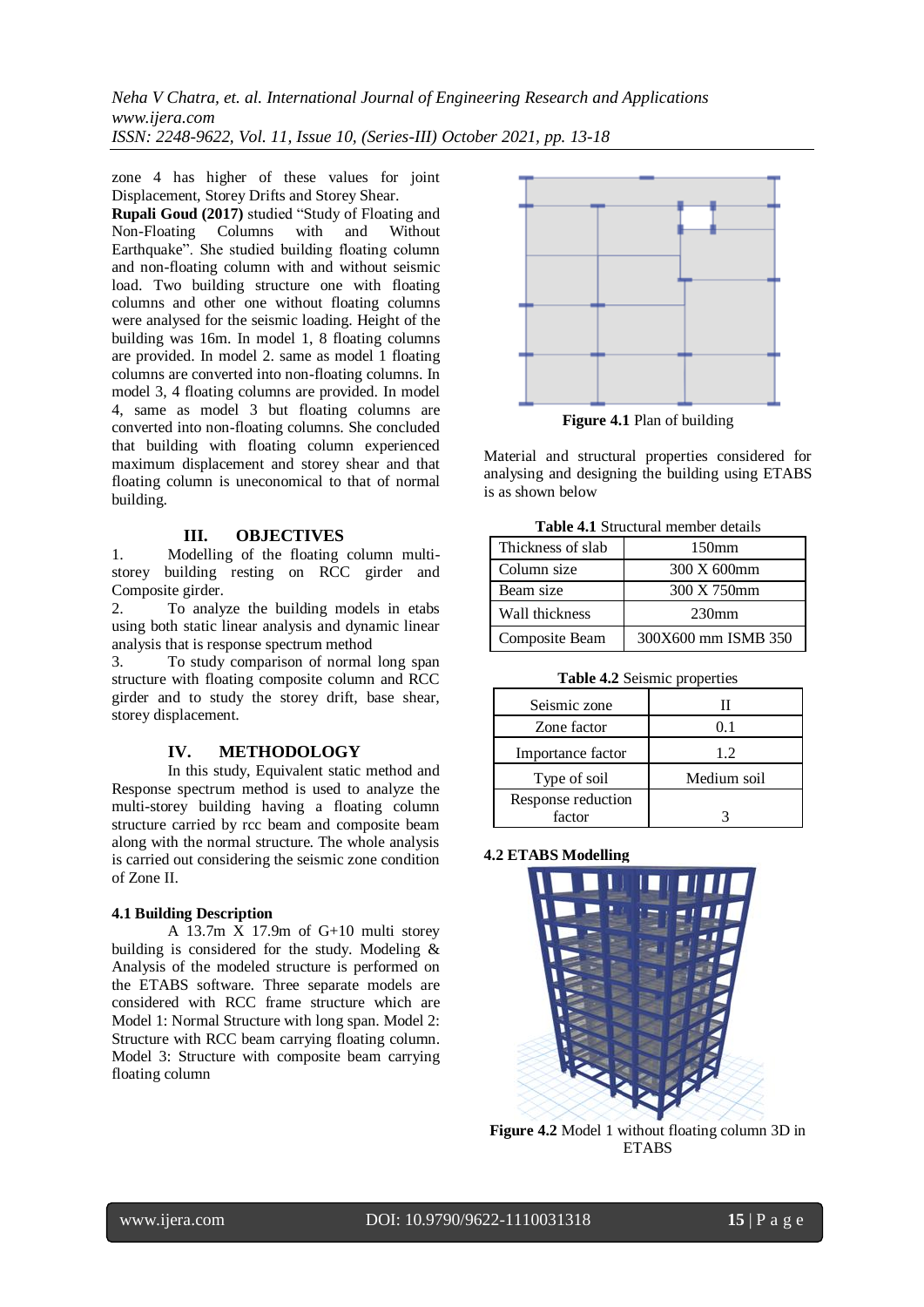

**Figure 4.3** Model 2 with floating column 3D in **ETABS** 



**Figure 4.4** Model 2 Elevation in ETABS

M30 grade of concrete and Fe550 grade of steel is considered. Live load and floor finish of 4 and 1.2  $KN/m^2$  is applied.

## **V. RESULTS AND DISCUSSION**

The results are presented for the building model considered, for different type of analysis namely equivalent static analysis and responses spectrum analysis. The results of base shear, lateral displacement, storey drift for building models are presented for load combination of  $1.2(DL + LL \pm$ EL) and compared for different analysis. An effort is made to study the comparison of normal structure, Floating Column structure with RCC Beam girder and Composite beam girder subjected to seismic activity forces.

## **5.1 Storey displacement and storey drift**

The storey displacement and storey drift for each storey is calculated in both equivalent static analysis and response spectrum method and graph is plotted for each structure.

a. Story displacement is the total value of displacement of the storey under action of lateral forces acting on the building.

b. Story drift is the displacement of one floor level relative to another level above or below. According to IS 1893(Part 1): 2002 the storey drift in any storey due to minimum specified design lateral force, with partial load factor 1.0, shall not exceed 0.004 times of the storey height.

| Table 5.1: Max. Displacement in both methods in X |  |
|---------------------------------------------------|--|
| and Y direction                                   |  |

|                    | <b>Maximum Displacement (mm)</b> |            |            |      |  |  |
|--------------------|----------------------------------|------------|------------|------|--|--|
|                    |                                  | <b>RSA</b> | <b>EQS</b> |      |  |  |
| <b>Model</b><br>No | X                                | Y          | X          | Y    |  |  |
|                    | 46.4                             | 29.1       | 57.5       | 45.6 |  |  |
| 2                  | 44.7                             | 16.04      | 54.1       | 42.8 |  |  |
|                    | 47.1                             | 34.1       | 55.7       | 43.5 |  |  |



**Figure 5.1:** Shows Max. displacement in both analysis in X and Y direction

| <b>Table 5.2:</b> Max. Drift in both methods in X and Y |           |  |  |
|---------------------------------------------------------|-----------|--|--|
|                                                         | direction |  |  |

| <b>Maximum Drift (mm)</b>      |             |        |            |         |  |
|--------------------------------|-------------|--------|------------|---------|--|
|                                | <b>RSA</b>  |        | <b>EQS</b> |         |  |
| <b>Model</b><br>N <sub>0</sub> | $\mathbf X$ | Y      | X          | Y       |  |
|                                | 0.00133     | 0.0009 | 0.00165    | 0.00138 |  |
| 2                              | 0.00161     | 0.0006 | 0.00194    | 0.00161 |  |
|                                | 0.00162     | 0.0013 | 0.0019     | 0.00156 |  |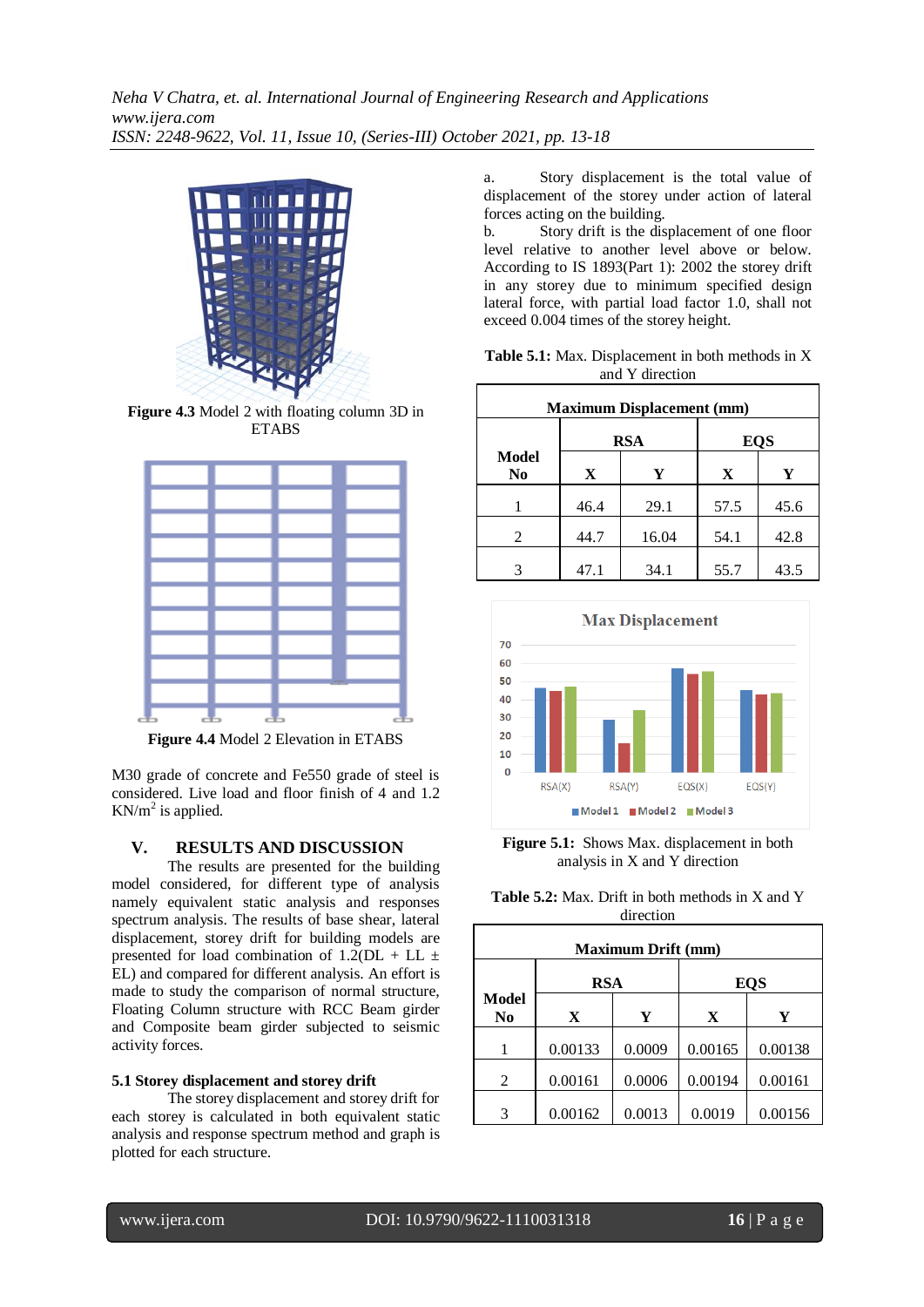

**Figure 5.2:** Shows Max. drift in both analysis in X and Y direction

For Max Storey Displacement-Considering the Response spectrum method, the maximum storey drift is more in Equivalent Static method. The displacement is max in model 1 in X direction, so the model 1 is flexible than another model.

For Max Storey Drift- Considering the Response spectrum method, the maximum storey drift is more in Equivalent Static method. The drift is max in model 2 in X direction, which is the floating column structure with RCC beam girder.

## **5.2 Base Shear and support reaction results**

**Table 5.3:** Table 5.13 Base Shear along Scale Factor for Load combination 1.2(DL+LL±EL) of  $G+10.$ 

| $1.2$ (DL + LL $\pm$ EL) |            |            |      |            |            |           |
|--------------------------|------------|------------|------|------------|------------|-----------|
|                          | <b>EQX</b> | <b>RSX</b> |      | <b>EQY</b> | <b>RSY</b> |           |
| <b>Model</b>             | (KN)       | (KN)       | SF   | (KN)       | (KN)       | <b>SF</b> |
| 1                        | 420.77     | 375.24     | 1.12 | 67.00      | 55.38      | 1.21      |
| 2                        | 555.96     | 477.86     | 1.16 | 484.14     | 412.00     | 1.18      |
| 3                        | 695.81     | 591.44     | 1.18 | 630.14     | 535.68     | 1.18      |

**Table 5.4:** Maximum support reactions of the columns.

| Support<br>Reaction<br>S<br>of<br>column | C <sub>1</sub><br>(KN) | C <sub>2</sub><br>(KN) | C <sub>3</sub><br>(KN) | C4<br>(KN) |
|------------------------------------------|------------------------|------------------------|------------------------|------------|
| Model 1                                  | 2664.1                 | 3022.0                 | 3299.3                 | 4406.0     |
| Model 2                                  | 1685.0                 | 2233.6                 | 2359.3                 | 3602.1     |

| Model 3 |  | $1650.1$   2200.2   2320.1   3569.4 |
|---------|--|-------------------------------------|
|         |  |                                     |

**5.2 Bending Moment and Shear force** 

| <b>Table 5.5:</b> Comparison of Bending moment and |
|----------------------------------------------------|
| shear force in models                              |

| <b>Factor</b>     | Model 1<br><b>Normal</b><br><b>Structure</b> | Model 2<br><b>RCC</b><br><b>Beam</b><br>Girder<br><b>Floating</b><br>column | Model 3<br>Composite<br>heam<br>Girder<br><b>Floating</b><br>Column |
|-------------------|----------------------------------------------|-----------------------------------------------------------------------------|---------------------------------------------------------------------|
| Time<br>Period    | $1.15$ sec                                   | 1.15sec                                                                     | $1.15$ sec                                                          |
| Bending<br>Moment | 208.557<br>$KN-m$                            | 117.92<br>$KN-m$                                                            | 103.82<br>$KN-m$                                                    |
| Shear             | 176.09                                       |                                                                             |                                                                     |
| Force             | ΚN                                           | 94 KN                                                                       | 65.02 KN                                                            |



**Figure 5.3:** Comparison of Bending Moment

The Bending Moment in Model 1 that is in normal structure with long span beam is 208.557 KN-m which is more than that of Model 2 and Model 3 whose bending moment values of floating column carrying rcc beam girder and floating column carrying composite beam girder.



**Figure 5.4:** Comparison of Shear Force